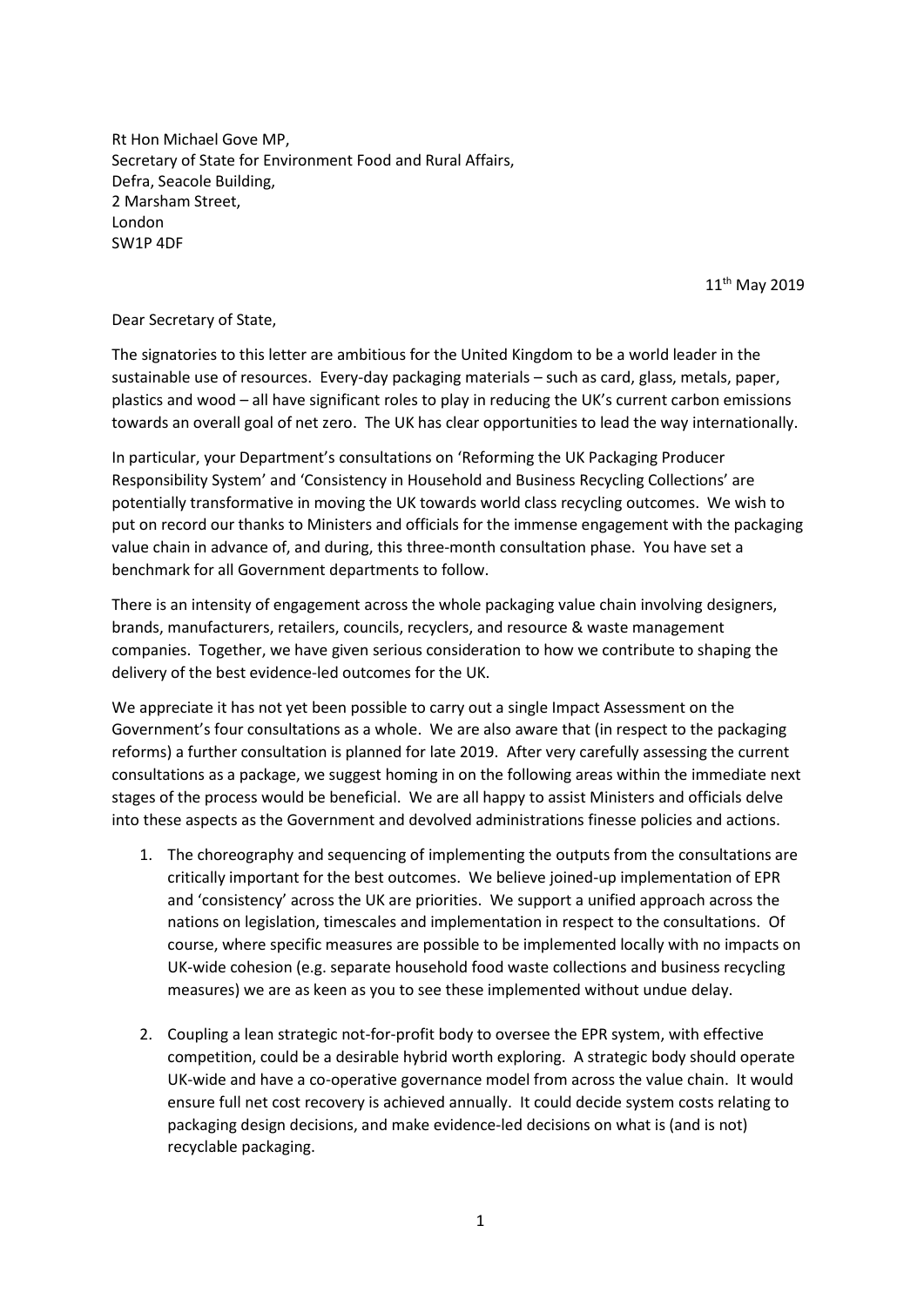- 3. Exploring retention of competition in the EPR system could deliver efficiency and innovation. Experience across Europe suggests having 'Packaging Recovery Organisations' (PROs) as part of the mix could deliver operational efficiencies (e.g. in managing flows of data and funds, producer relationships management, demonstrating compliance with targets, and engaging strategically with the recycling industry). Producers could choose their PRO based on competition i.e. quality & cost of their service offer. Such competition could enable retention of valuable knowledge and expertise in the UK system.
- 4. The principle of 'pay by results' applies to producers and local authorities alike. Money that producers pay, and income councils receive, must be within a transparent and 'fair funding framework' overseen by the EPR strategic single body. For councils, demographics, geography, and housing types are important aspects of performance. So are challenges on citizen participation and contamination in terms of quality of recyclates. We are happy to work with your officials in producing metrics and benchmarking to set-up, and assess, value for money and fair funding systems.
- 5. Governments, the value chain, and citizens must be able to transparently appraise value for money and system efficiency. The £billions injected into the system must deliver substantial performance uplifts, and improved infrastructure, within a coherent overall plan owned by all. We are happy to work with your officials in formulating such a plan.
- 6. We wish citizens to be early winners from these system changes. Properly removing the 'check locally' guidance from packaging labelling will help citizens know precisely what can and cannot be recycled in the core recycling service (with minimum service standards) you rightly propose. This would improve quantity and quality of recyclates by reducing 'contamination'.
- 7. 'Consistency' principles apply not only to councils' recycling collections but also to how packaging formats interact with those collections. All parts of the value chain recognise the need to work effectively together to harmonise activities based on shared drivers and outcomes. In respect to plastics, the activities and timescales of the UK Plastics Pact should dovetail with implementation of consistency measures.
- 8. Citizens' buy-in and participation in the new systems is critical if the capture of high quantities of high quality recyclates is to be achieved. This requires collections 'consistency' to be applied efficaciously to all the varying housing types and settings. Extensive national communications campaigns will need to lay-out the benefits to citizens of their participation because 'citizen responsibility' is a critical factor alongside 'producer responsibility'.
- 9. The substantial increases in flows of money will require extensive additional resources on enforcement by the four regulators, and by councils. It is important that sufficient enforcement capabilities are funded and in place when the new EPR and 'consistency' systems begin.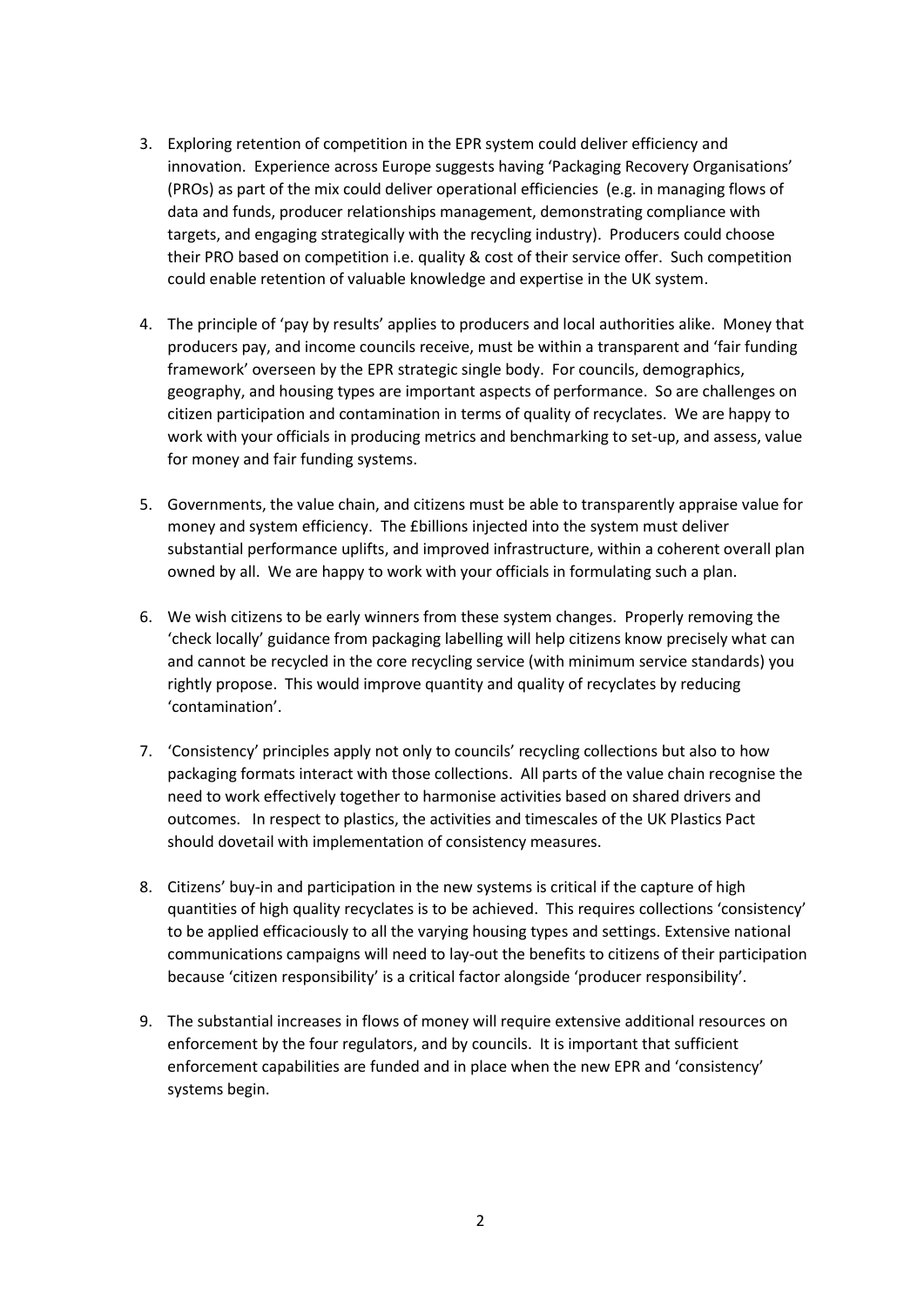## **Deposit Return Scheme Proposals**

This letter indicates widespread support homing in on the EPR and 'consistency' measures we would wish you to take forward. We have also taken great care to understand views across the spectrum on a deposit return system (DRS).

We need only turn our heads to Wales to see proof-positive that a national culture of recycling, and high recycling rates have been achievable to date. Indeed, the performance in Wales is strong and the packaging EPR reforms will serve to advance progress even further.

This is not to say the signatories do not support a well-designed DRS that is complementary to councils' kerbside schemes, and taking implementation forward in harmony with EPR and 'consistency'. There is significant merit in advocating a coherent and co-ordinated DRS across Great Britain and, potentially, UK-wide if issues concerning the border between Northern Ireland and Ireland are resolvable.

The widely held view is that EPR and 'consistency' together provide a substantial basis on which to transform outcomes for the widest range of packaging types. If there are design or performance gaps relating to beverage packaging that can be properly addressed by a well-designed DRS across the nations (such as introduction of either an on-the-go or all-in system following your consultation) then this is the evidence-based approach we advocate.

## **Plastics Packaging Tax Proposals**

In terms of the Government's proposed Plastics Packaging Tax, we recognise this policy is within the purview of the Chancellor of the Exchequer so we will not go into extensive detail in this letter. We stress our support for the broad behavioural objectives advocated within the HM Treasury consultation on recycled content, and the work of the UK Plastics Pact in moving change faster forward.

We strongly advocate that for this tax (or any alternative mechanism) the additional funds raised are automatically committed to system improvements including infrastructure and innovations.

As alternatives to a tax would most likely fall within your own Ministerial purview, we recommend the following areas of focus could be helpful in your cross-Ministerial discussions. Value chain colleagues have been raising these issues with HM Treasury officials, and will do so in the roundtable discussion led by Robert Jenrick MP, Exchequer Secretary to the Treasury on 3rd June 2019.

- 1. HM Treasury's proposal to exempt imported filled packaging from the tax is very likely to harm UK businesses. Competitors from abroad will have a clear advantage. Imported filled packaging should be treated in exactly the same way as UK manufactured and filled packs. Similarly, the UK's provisions on tax relief on exported filled packs need to be considered so that domestic businesses are not disadvantaged comparable to those from abroad.
- 2. Food contact, pharmaceutical and personal cosmetics packaging are examples where exacting UK laws are in place that prevent the use of recycled content. Existing food safety legislation and other regulations disallow recycled content, which therefore clashes with the motivating drivers behind HM Treasury's tax proposal. Inclusion of these packaging types within the tax are unfair if the existing legal framework prevents recycled content.
- 3. An alternative mechanism to achieve the goals of increase recycled content, and making best use of the additional funds generated, could be to incorporate measures that achieve the same aims within a system administered by Defra. The extra funds generated would adhere to the principle widely supported at your roundtable meeting with industry on 26 September 2018, that 'money raised by the system must stay within the system'. These funds could link directly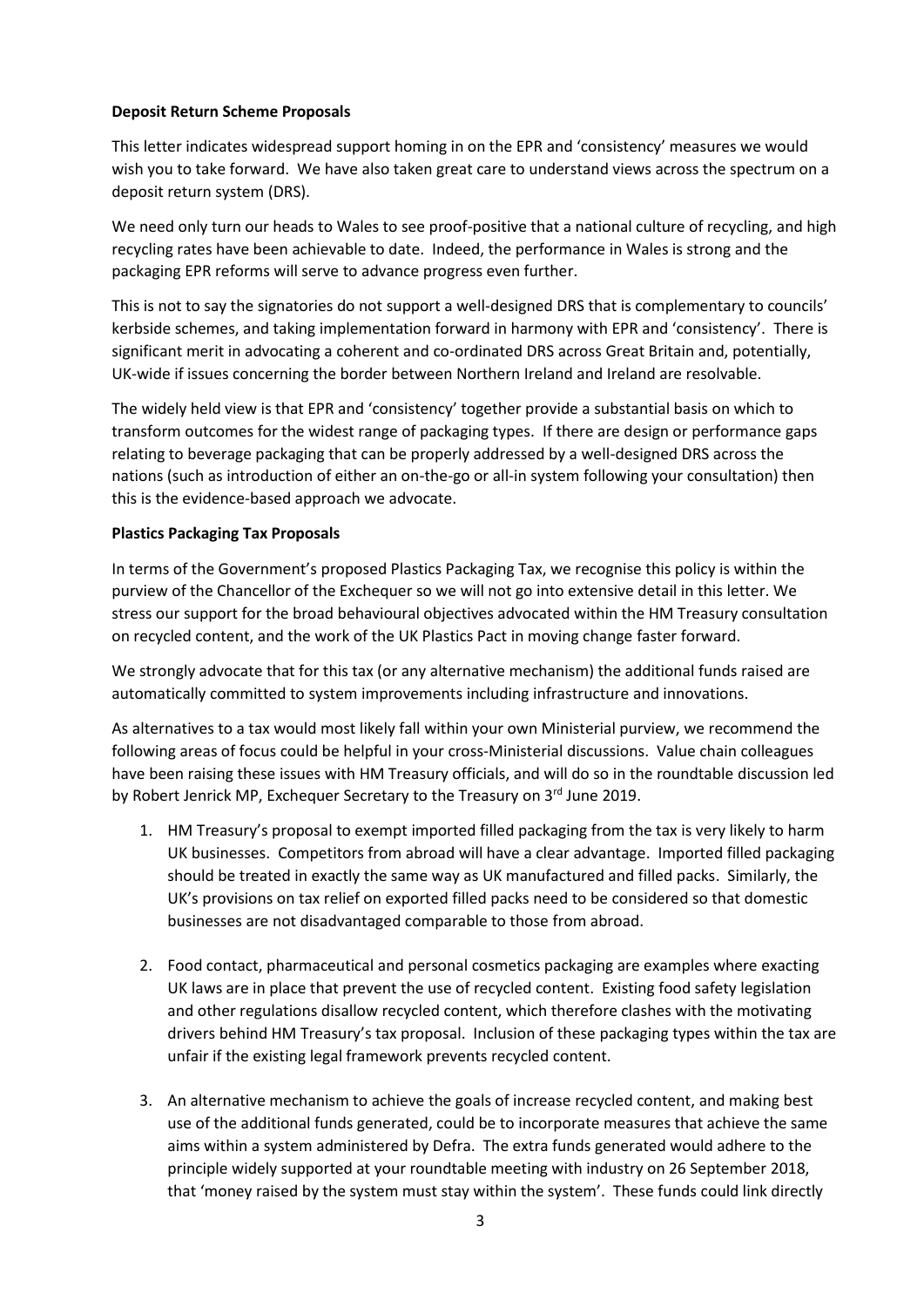to infrastructure investments made by the waste management sector. It is also desirable that the devolved administrations, producers, councils, waste management companies and others have influence over how the funds are spent. Expenditure decisions by HM Treasury in isolation of all these parties is not optimal.

4. In keeping with this principle, funds raised by a tax (or an alternative) should directly support the extensive infrastructure investments needed to promote domestic recycling and reprocessing across the UK, including within the devolved administrations' areas. Doing so will help producers have access to supplies of quality recyclates to deliver ambitious targets on recycled content; and waste management companies will benefit from a system with contracts of sufficient longevity to have the confidence to invest in and build infrastructure.

Whilst this letter focuses on the content of the consultations – particularly on recycling, recyclability and recycled content – we all remain conscious of the need to 'reduce' and 'reuse'. With that in mind we wish your 13<sup>th</sup> May event 'Step Up to the Plate – End Food Waste' success in ratcheting up progress on decreasing vastly the millions of tonnes of food waste a year in the UK. Many of this letter's signatories will be joining you at the event.

We hope the alignment of views from across the packaging value chain is a powerful demonstration of our willingness to help Ministers transform outcomes. We look forward to working with you, central government departments, and Ministers & officials across the devolved administrations to help set the UK on a more sustainable and carbon neutral path.

This letter is copied to: -

- Dr Thérèse Coffey MP, Parliamentary Under Secretary of State for the Environment;
- Robert Jenrick MP, Exchequer Secretary to the Treasury;
- Rishi Sunak, Parliamentary Under Secretary of State (Minister for Local Government);
- Roseanna Cunningham MSP, Cabinet Secretary for Environment, Climate Change and Land Reform;
- Hannah Blythyn MA, Deputy Minister for Housing and Local Government; and
- John Mills, Director of Environmental Policy, DAERA, Northern Ireland.

Yours sincerely,

Paul Vanston, Chief Executive Industry Council for Packaging and the Environment (INCPEN)

Patrick Heskins, Chief Executive British Aerosol Manufacturers' Association (BAMA)

Richard Harrow, Chief Executive British Frozen Food Federation (BFFF)

Sebastian James, Senior Vice President and Managing Director Boots UK and Republic of Ireland

*igid* Simmonds

Brigid Simmonds OBE, Chief Executive British Beer and Pub Association (BBPA)

Dave Dalton, Chief Executive Officer British Glass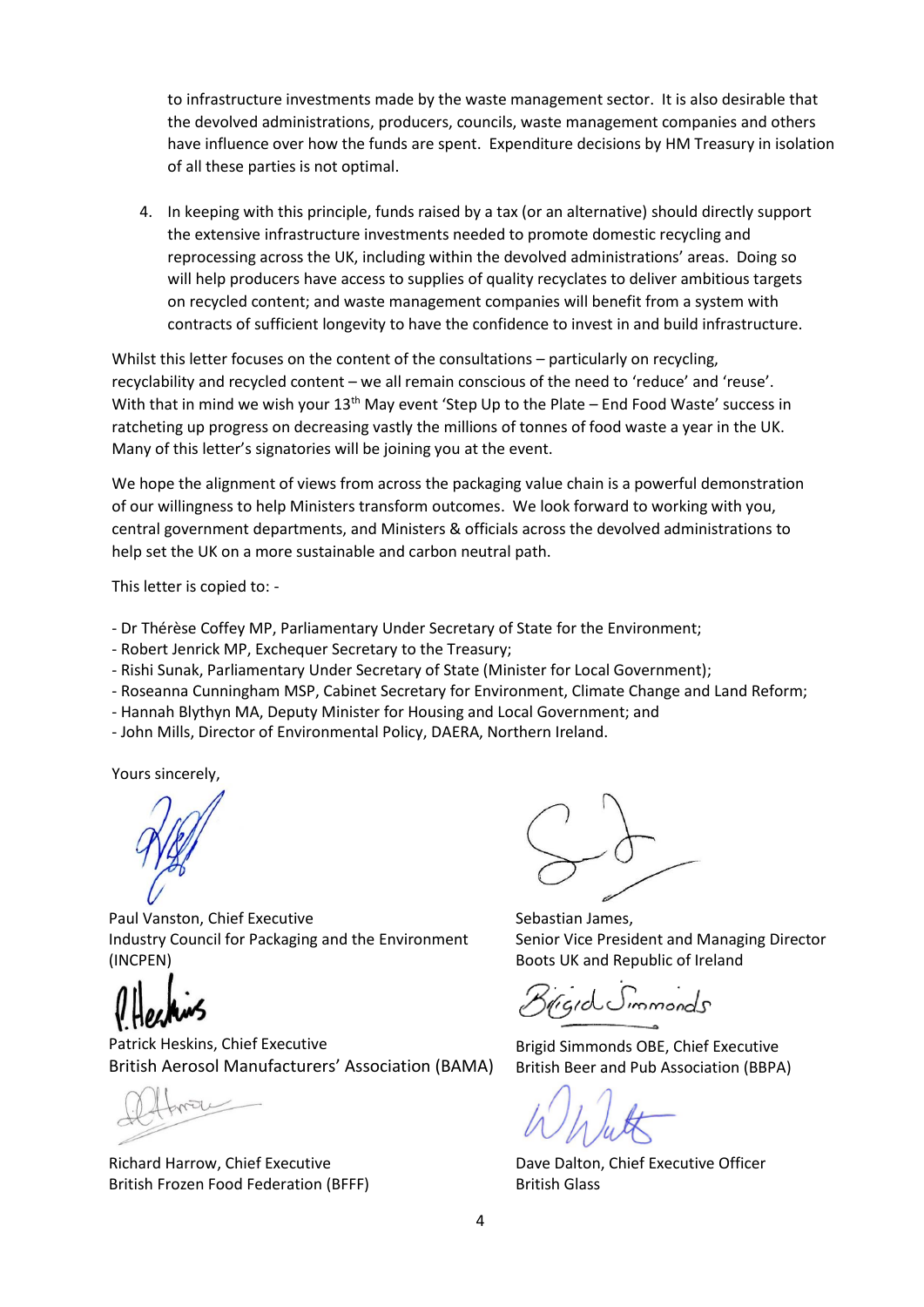Fanis K. Law.

Philip Law, Director General British Plastics Federation (BPF)

S.O. Lie

Andrew Opie, Director of Food & Sustainability British Retail Consortium (BRC)

 $42$ 

Enda Kiernan, President Chartered Institution of Wastes Management (CIWM)

Matthieu Seguin, General Manager Coca-Cola HBC Ireland and Northern Ireland

Michael Fletcher, Retail Chief Commercial Officer Co-op Retail

Jim Brisby, Commercial Director Cranswick plc

Trythingh

Tony Kingsbury EMEA, Sustainability Director Packaging & Speciality Plastics Business, Dow Europe

James Bielby, Chief Executive Federation of Wholesale Distributors (FWD)

Martin Kersh, Executive Director Foodservice Packaging Association (FPA)

Martin Baxter, Chief Policy Officer, Institute of Environmental Management and Assessment (IEMA)

*Jon Clark*

Jon Clark, General Manager British Printing Industries Federation – Cartons

Gavin Partington, Director General British Soft Drinks Association (BSDA)

wower

Nick Brown, Head of Sustainability Coca-Cola European Partners

M Glar

Andrew Large, Director General Confederation of Paper Industries (CPI)

 $\omega$ 

Dr Emma Meredith, Director General Cosmetic, Toiletry & Perfumery Association (CTPA)

*Judith Bryans*

Dr Judith Bryans BSc PhD RNutr, Chief Executive Dairy UK

James Piper, Chief Executive Ecosurety

Ian Wright CBE, Chief Executive Food and Drink Federation (FDF)

Keith Crossley, General Manager UK Huhtamaki (UK) Ltd

 $1157$ 

Dr Colin Church, Chief Executive Institute of Materials, Minerals and Mining (IOM3)